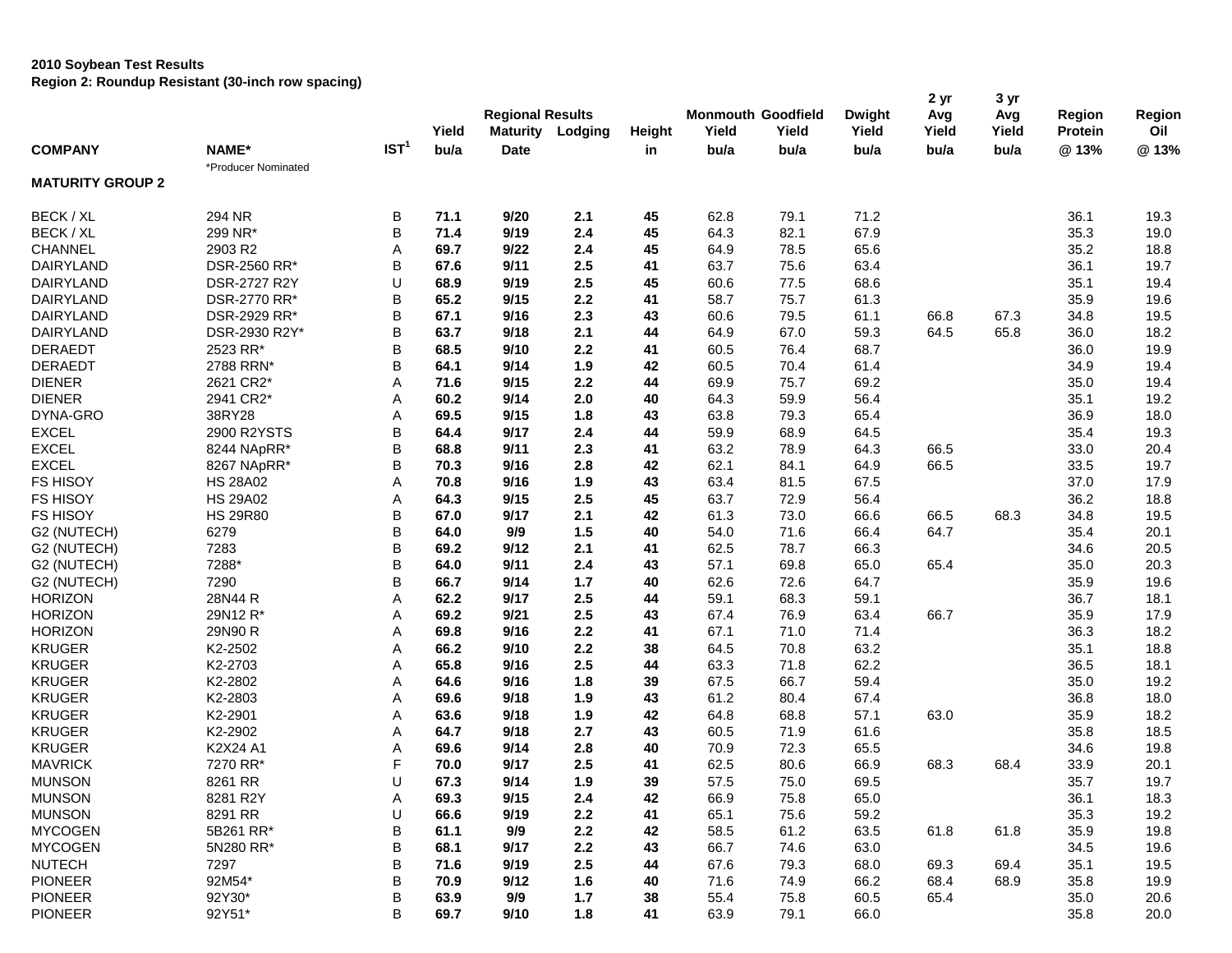|                         |                     |                  | Yield | <b>Regional Results</b><br><b>Maturity</b> | Lodging | <b>Height</b> | <b>Monmouth Goodfield</b><br>Yield | Yield | <b>Dwight</b><br>Yield | 2 yr<br>Avg<br>Yield | 3 yr<br>Avg<br>Yield | Region<br><b>Protein</b> | Region<br>Oil |
|-------------------------|---------------------|------------------|-------|--------------------------------------------|---------|---------------|------------------------------------|-------|------------------------|----------------------|----------------------|--------------------------|---------------|
| <b>COMPANY</b>          | NAME*               | IST <sup>1</sup> | bu/a  | <b>Date</b>                                |         | in            | bu/a                               | bu/a  | bu/a                   | bu/a                 | bu/a                 | @13%                     | @13%          |
|                         | *Producer Nominated |                  |       |                                            |         |               |                                    |       |                        |                      |                      |                          |               |
| <b>PIONEER</b>          | 92Y80*              | B                | 72.6  | 9/15                                       | 2.1     | 39            | 66.5                               | 82.4  | 69.0                   | 69.9                 | 69.9                 | 37.3                     | 19.4          |
| POWER PLUS              | 28J0                | B                | 68.1  | 9/17                                       | 2.1     | 43            | 62.1                               | 75.0  | 67.3                   | 67.0                 |                      | 35.0                     | 19.1          |
| <b>POWER PLUS</b>       | 28S1                | B                | 69.7  | 9/14                                       | 2.0     | 42            | 65.1                               | 77.0  | 66.9                   |                      |                      | 34.5                     | 20.4          |
| <b>STEYER</b>           | 2701 R2             | Α                | 70.2  | 9/15                                       | 2.2     | 41            | 65.6                               | 75.1  | 70.0                   |                      |                      | 36.3                     | 18.3          |
| <b>STINE</b>            | 23RA22              | B                | 67.8  | 9/15                                       | 2.1     | 41            | 65.7                               | 75.3  | 62.3                   |                      |                      | 34.6                     | 19.8          |
| <b>STINE</b>            | 2420-4              | B                | 68.4  | 9/13                                       | 1.8     | 40            | 66.8                               | 76.3  | 61.9                   | 66.9                 |                      | 36.4                     | 19.4          |
| <b>STINE</b>            | 2862-4*             | B                | 64.7  | 9/16                                       | 2.1     | 40            | 65.3                               | 74.8  | 54.0                   | 65.8                 | 67.9                 | 35.5                     | 18.5          |
| STONE SEED GROUP        | 3A259 NRR*          | F                | 71.8  | 9/12                                       | 1.9     | 38            | 67.8                               | 80.1  | 67.4                   |                      |                      | 36.2                     | 19.4          |
| STONE SEED GROUP        | 3A288 NRR           | F                | 68.9  | 9/19                                       | 2.5     | 41            | 60.6                               | 81.0  | 65.2                   | 69.1                 | 69.2                 | 34.2                     | 20.0          |
| <b>SUN PRAIRIE</b>      | SP 28R20            | Α                | 68.2  | 9/16                                       | 2.4     | 42            | 64.2                               | 73.9  | 66.5                   |                      |                      | 36.1                     | 18.4          |
| <b>SUN PRAIRIE</b>      | SP 2967 NRR*        | B                | 70.7  | 9/22                                       | 2.7     | 45            | 66.6                               | 81.5  | 63.9                   | 65.4                 |                      | 34.8                     | 19.5          |
| <b>SUN PRAIRIE</b>      | SP 29R29*           | Α                | 66.0  | 9/18                                       | 2.1     | 43            | 64.0                               | 67.7  | 66.3                   |                      |                      | 35.8                     | 18.4          |
| <b>WILLCROSS</b>        | RY 5281 N           | A                | 70.5  | 9/16                                       | 2.2     | 42            | 68.5                               | 73.5  | 69.5                   |                      |                      | 36.2                     | 18.4          |
|                         | AVERAGE             |                  | 67.7  | 9/15                                       | 2.2     | 42            | 63.6                               | 74.9  | 64.5                   | 66.4                 | 67.7                 | 35.5                     | 19.2          |
|                         | L.S.D. 25% LEVEL    |                  | 3.5   |                                            | 0.3     | 1             | 3.7                                | 4.0   | 3.3                    |                      |                      | 0.29                     | 0.18          |
|                         | COEFF. OF VAR. (%)  |                  | 9.6   |                                            | 21.5    | 6             | 6.2                                | 5.6   | 5.5                    |                      |                      | 1.5                      | 1.7           |
| <b>MATURITY GROUP 3</b> |                     |                  |       |                                            |         |               |                                    |       |                        |                      |                      |                          |               |
| <b>ASGROW</b>           | AG 3030             | Α                | 68.0  | 9/17                                       | 2.4     | 42            | 67.6                               | 76.6  | 59.9                   |                      |                      | 36.0                     | 19.1          |
| <b>ASGROW</b>           | AG 3130*            | Α                | 67.3  | 9/21                                       | 2.7     | 45            | 68.5                               | 71.7  | 61.8                   | 65.9                 |                      | 37.6                     | 17.2          |
| <b>ASGROW</b>           | AG 3231             | Α                | 69.1  | 9/19                                       | 2.0     | 42            | 68.6                               | 79.4  | 59.2                   |                      |                      | 35.1                     | 17.8          |
| <b>ASGROW</b>           | AG 3331             | Α                | 70.8  | 9/24                                       | 2.6     | 44            | 66.1                               | 79.1  | 67.3                   |                      |                      | 35.1                     | 19.1          |
| <b>ASGROW</b>           | AG 3430*            | Α                | 69.9  | 9/21                                       | 2.5     | 45            | 70.9                               | 76.0  | 62.7                   | 65.6                 |                      | 36.7                     | 17.5          |
| <b>ASGROW</b>           | AG 3431             | Α                | 71.7  | 9/26                                       | 2.4     | 42            | 69.0                               | 80.3  | 65.7                   |                      |                      | 35.8                     | 18.1          |
| <b>ASGROW</b>           | AG 3730*            | Α                | 72.1  | 9/26                                       | 2.5     | 44            | 73.0                               | 76.3  | 67.2                   |                      |                      | 36.9                     | 17.7          |
| <b>ASGROW</b>           | AG 3830             | Α                | 67.8  | 10/1                                       | 2.9     | 46            | 66.7                               | 74.3  | 62.3                   |                      |                      | 35.3                     | 18.9          |
| BECK / XL               | 322 NR*             | B                | 68.0  | 9/18                                       | 2.5     | 46            | 64.1                               | 78.1  | 61.7                   | 65.0                 |                      | 33.8                     | 19.7          |
| BECK / XL               | 325 NR*             | B                | 67.9  | 9/20                                       | 2.7     | 44            | 67.4                               | 74.9  | 61.4                   | 66.9                 |                      | 35.0                     | 19.7          |
| BECK / XL               | EX 6002             | B                | 64.2  | 9/15                                       | 2.5     | 43            | 61.9                               | 71.7  | 59.0                   |                      |                      | 36.3                     | 19.3          |
| <b>CHANNEL</b>          | 3000 R2*            | Α                | 67.6  | 9/21                                       | 2.2     | 42            | 71.4                               | 72.3  | 59.2                   | 65.9                 |                      | 36.6                     | 17.5          |
| <b>CHANNEL</b>          | 3404 R2             | Α                | 69.5  | 9/23                                       | 2.7     | 46            | 71.7                               | 72.4  | 64.5                   |                      |                      | 35.3                     | 18.4          |
| <b>CHANNEL</b>          | 3600 R2*            | Α                | 66.4  | 9/23                                       | 2.6     | 46            | 62.8                               | 73.0  | 63.5                   |                      |                      | 36.3                     | 18.4          |
| <b>DAIRYLAND</b>        | DSR-3003 RRSTS*     | B                | 64.1  | 9/18                                       | 2.7     | 45            | 61.5                               | 69.6  | 61.2                   |                      |                      | 36.0                     | 19.4          |
| <b>DAIRYLAND</b>        | DSR-3155 RR*        | U                | 65.0  | 9/20                                       | 2.3     | 41            | 65.8                               | 72.5  | 56.8                   | 63.0                 | 64.0                 | 36.4                     | 18.7          |
| DAIRYLAND               | DSR-3240 R2Y        | F                | 61.5  | 9/24                                       | 3.0     | 44            | 63.8                               | 65.9  | 54.9                   |                      |                      | 34.9                     | 19.6          |
| DAIRYLAND               | DSR-3265 RR*        | В                | 62.0  | 9/19                                       | 2.9     | 44            | 66.1                               | 63.7  | 56.0                   | 60.9                 | 62.2                 | 35.8                     | 19.2          |
| DAIRYLAND               | DSR-3466 R2Y        | F                | 67.5  | 9/25                                       | 2.7     | 47            | 62.3                               | 79.3  | 60.8                   |                      |                      | 34.5                     | 18.1          |
| DAIRYLAND               | DSR-3675 RR*        | В                | 71.6  | 9/25                                       | 2.4     | 44            | 68.3                               | 79.9  | 66.4                   | 66.3                 |                      | 34.3                     | 19.2          |
| <b>DIENER</b>           | 3012 CR2*           | Α                | 69.3  | 9/24                                       | 2.7     | 44            | 64.8                               | 75.2  | 67.8                   |                      |                      | 35.4                     | 18.6          |
| <b>DIENER</b>           | 3261 CR2*           | Α                | 66.7  | 9/22                                       | 2.7     | 42            | 66.1                               | 71.7  | 62.3                   |                      |                      | 37.5                     | 17.7          |
| <b>DIENER</b>           | 3551 CR2*           | Α                | 71.8  | 9/24                                       | 2.6     | 44            | 72.0                               | 78.7  | 64.8                   |                      |                      | 36.8                     | 18.2          |
| <b>DIENER</b>           | 3822 CR2*           | Α                | 70.9  | 10/1                                       | 2.8     | 44            | 71.6                               | 79.6  | 61.4                   |                      |                      | 34.1                     | 19.4          |
| DYNA-GRO                | 37RY33              | Α                | 72.4  | 9/24                                       | 2.1     | 45            | 70.3                               | 76.4  | 70.5                   |                      |                      | 36.5                     | 18.0          |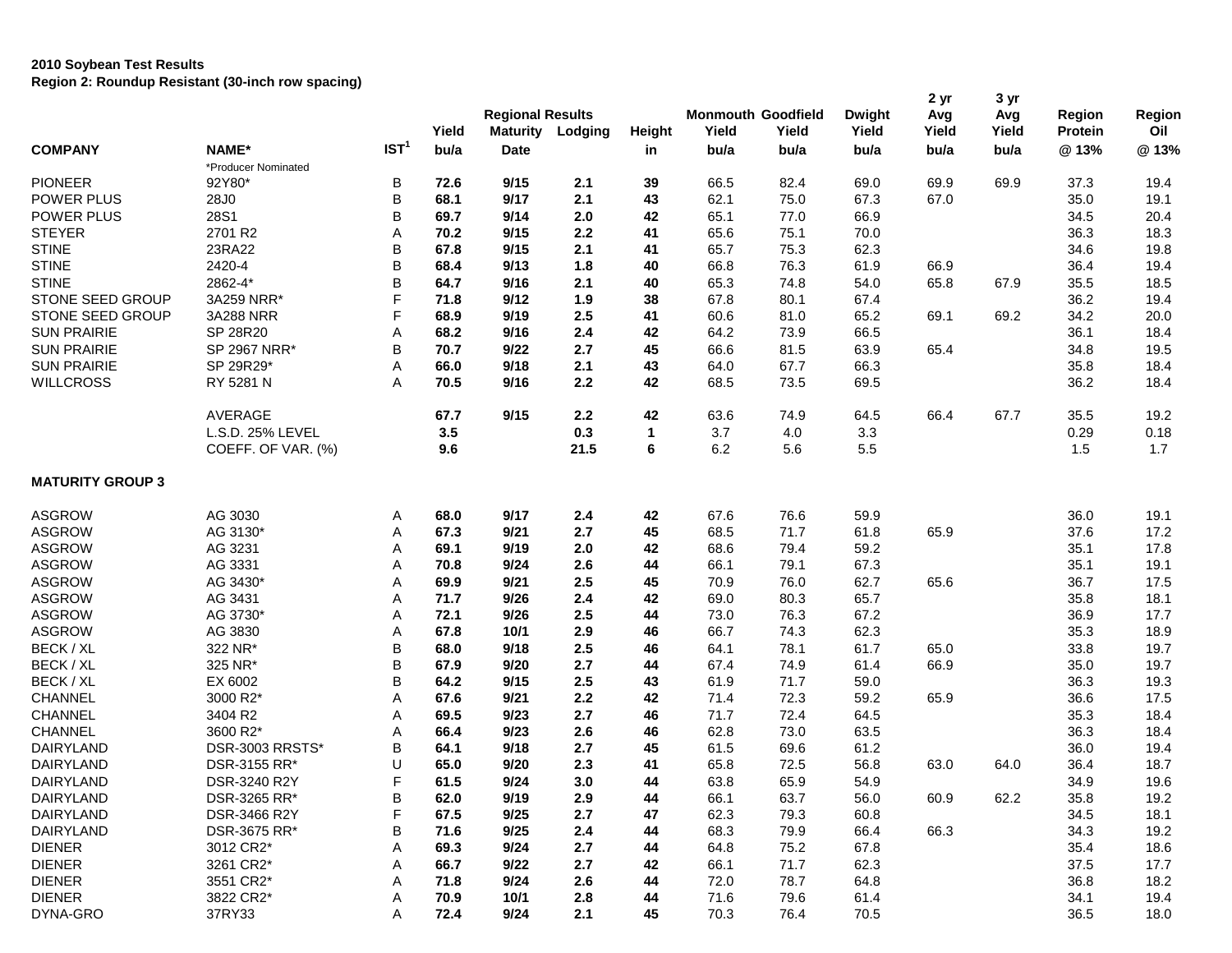|                    |                     |                  | Yield | <b>Regional Results</b><br><b>Maturity</b> | Lodging | Height | <b>Monmouth Goodfield</b><br>Yield | Yield | <b>Dwight</b><br>Yield | 2 yr<br>Avg<br>Yield | 3 yr<br>Avg<br>Yield | Region<br>Protein | Region<br>Oil |
|--------------------|---------------------|------------------|-------|--------------------------------------------|---------|--------|------------------------------------|-------|------------------------|----------------------|----------------------|-------------------|---------------|
| <b>COMPANY</b>     | NAME*               | IST <sup>1</sup> | bu/a  | <b>Date</b>                                |         | in     | bu/a                               | bu/a  | bu/a                   | bu/a                 | bu/a                 | @13%              | @13%          |
|                    | *Producer Nominated |                  |       |                                            |         |        |                                    |       |                        |                      |                      |                   |               |
| DYNA-GRO           | 38RY35              | A                | 70.2  | 9/26                                       | 2.9     | 46     | 69.4                               | 75.3  | 66.0                   |                      |                      | 35.5              | 18.2          |
| DYNA-GRO           | 39RY30              | Α                | 68.5  | 9/22                                       | 2.5     | 44     | 67.5                               | 71.1  | 66.7                   |                      |                      | 35.4              | 18.8          |
| <b>FS HISOY</b>    | <b>HS 31A02</b>     | Α                | 69.3  | 9/21                                       | 2.6     | 44     | 69.2                               | 74.7  | 64.2                   |                      |                      | 35.3              | 18.7          |
| <b>FS HISOY</b>    | <b>HS 32A02</b>     | Α                | 59.9  | 9/22                                       | 2.6     | 47     | 55.9                               | 67.7  | 56.1                   |                      |                      | 36.1              | 18.5          |
| <b>FS HISOY</b>    | <b>HS 33A02</b>     | Α                | 71.6  | 9/23                                       | 2.1     | 44     | 69.2                               | 78.0  | 67.7                   |                      |                      | 36.3              | 18.2          |
| <b>FS HISOY</b>    | <b>HS 3466</b>      | Α                | 69.6  | 9/23                                       | 2.5     | 43     | 67.4                               | 77.5  | 64.0                   | 66.2                 | 66.9                 | 34.3              | 19.2          |
| <b>FS HISOY</b>    | <b>HS 35A02</b>     | Α                | 73.0  | 9/25                                       | 2.9     | 45     | 70.9                               | 78.6  | 69.5                   |                      |                      | 35.4              | 18.2          |
| G2 (NUTECH)        | 6311                | В                | 64.5  | 9/19                                       | 2.9     | 43     | 61.5                               | 70.0  | 62.1                   | 64.7                 |                      | 35.3              | 19.8          |
| G2 (NUTECH)        | 6369                | В                | 57.0  | 9/18                                       | 2.2     | 41     | 54.8                               | 63.8  | 52.2                   | 62.9                 |                      | 36.5              | 18.9          |
| G2 (NUTECH)        | 6373                | B                | 61.7  | 9/29                                       | 2.7     | 42     | 61.0                               | 72.1  | 51.9                   |                      |                      | 36.0              | 19.4          |
| G2 (NUTECH)        | 7310                | В                | 69.6  | 9/19                                       | 2.2     | 43     | 65.1                               | 77.9  | 66.0                   |                      |                      | 36.2              | 19.3          |
| G2 (NUTECH)        | 7328                | В                | 67.3  | 9/21                                       | 2.6     | 44     | 65.9                               | 75.9  | 60.1                   |                      |                      | 35.4              | 19.5          |
| G2 (NUTECH)        | 7330                | B                | 68.7  | 9/20                                       | 2.4     | 42     | 64.2                               | 77.4  | 64.5                   |                      |                      | 35.5              | 20.0          |
| G2 (NUTECH)        | 7350                | B                | 64.7  | 9/26                                       | 2.6     | 44     | 59.5                               | 76.5  | 58.1                   |                      |                      | 34.3              | 18.8          |
| G2 (NUTECH)        | 7373*               | B                | 66.2  | 9/25                                       | 2.2     | 41     | 60.1                               | 78.9  | 59.7                   | 65.1                 |                      | 35.4              | 20.0          |
| G2 (NUTECH)        | 7383                | B                | 65.4  | 9/27                                       | 2.7     | 48     | 64.9                               | 68.6  | 62.8                   |                      |                      | 35.7              | 19.5          |
| G2 (NUTECH)        | 7385                | B                | 66.5  | 9/24                                       | 2.7     | 47     | 59.6                               | 79.2  | 60.7                   |                      |                      | 34.6              | 19.1          |
| G2 (NUTECH)        | 7390                | В                | 64.2  | 9/26                                       | 2.6     | 41     | 59.2                               | 70.4  | 63.1                   |                      |                      | 36.4              | 18.8          |
| <b>GREAT LAKES</b> | GL 3049 R2*         | Α                | 72.6  | 9/23                                       | 2.7     | 43     | 70.6                               | 78.2  | 69.0                   |                      |                      | 36.1              | 17.7          |
| <b>GREAT LAKES</b> | GL 3259 R2*         | Α                | 66.3  | 9/21                                       | 2.1     | 40     | 69.6                               | 71.9  | 57.3                   |                      |                      | 36.5              | 17.9          |
| <b>GREAT LAKES</b> | GL 3449 RR          | F                | 67.9  | 9/24                                       | 2.5     | 41     | 65.8                               | 78.7  | 59.2                   |                      |                      | 34.5              | 19.2          |
| <b>HORIZON</b>     | 30N77 R             | A                | 67.6  | 9/22                                       | 2.5     | 45     | 65.8                               | 75.9  | 61.0                   |                      |                      | 35.6              | 18.6          |
| <b>HORIZON</b>     | 31N87 R             | Α                | 62.5  | 9/17                                       | 2.8     | 44     | 60.1                               | 73.3  | 54.1                   |                      |                      | 35.2              | 19.4          |
| <b>HORIZON</b>     | 32N62 R*            | Α                | 68.7  | 9/22                                       | 2.5     | 44     | 71.1                               | 73.0  | 62.1                   | 65.7                 |                      | 36.4              | 17.7          |
| <b>HORIZON</b>     | 33N58 R             | Α                | 66.3  | 9/21                                       | 2.7     | 44     | 62.6                               | 75.0  | 61.3                   |                      |                      | 36.1              | 18.2          |
| <b>HORIZON</b>     | 34N39 R             | Α                | 63.9  | 9/21                                       | 2.1     | 42     | 61.1                               | 69.4  | 61.3                   |                      |                      | 35.0              | 18.7          |
| <b>HORIZON</b>     | 34N43 R*            | Α                | 64.7  | 9/24                                       | 2.7     | 45     | 62.9                               | 71.1  | 60.0                   | 60.9                 |                      | 36.8              | 18.4          |
| <b>HORIZON</b>     | 35N01 R*            | Α                | 69.2  | 9/19                                       | 2.7     | 44     | 65.8                               | 76.2  | 65.6                   | 65.3                 |                      | 35.5              | 17.7          |
| <b>HORIZON</b>     | 36N62 R             | Α                | 64.4  | 9/30                                       | 2.9     | 45     | 61.7                               | 75.0  | 56.5                   |                      |                      | 35.6              | 18.8          |
| <b>HORIZON</b>     | H 340 N*            | F                | 69.5  | 9/24                                       | 2.3     | 42     | 67.8                               | 77.8  | 63.0                   | 65.5                 | 65.6                 | 34.3              | 19.2          |
| <b>KRUGER</b>      | K2-3002             | Α                | 70.6  | 9/22                                       | 2.7     | 43     | 71.4                               | 76.1  | 64.2                   | 66.9                 |                      | 36.2              | 17.7          |
| <b>KRUGER</b>      | K2-3103             | Α                | 68.9  | 9/22                                       | 2.6     | 45     | 69.8                               | 71.7  | 65.2                   |                      |                      | 35.5              | 18.6          |
| <b>KRUGER</b>      | K2-3302             | Α                | 67.9  | 9/22                                       | 2.5     | 45     | 68.6                               | 71.6  | 63.6                   | 64.6                 |                      | 37.5              | 17.7          |
| <b>KRUGER</b>      | K2-3402             | Α                | 71.1  | 9/22                                       | 2.2     | 44     | 68.0                               | 79.9  | 65.5                   |                      |                      | 36.5              | 18.0          |
| <b>KRUGER</b>      | K2-3601             | Α                | 67.7  | 9/24                                       | 2.5     | 46     | 70.3                               | 68.6  | 64.4                   | 63.3                 |                      | 36.3              | 18.2          |
| <b>KRUGER</b>      | K2-3602             | Α                | 64.5  | 9/30                                       | 3.0     | 45     | 66.4                               | 67.1  | 60.1                   |                      |                      | 35.4              | 19.0          |
| <b>KRUGER</b>      | K2-3801             | A                | 65.9  | 9/26                                       | 2.7     | 44     | 61.5                               | 71.4  | 64.7                   | 62.2                 |                      | 35.7              | 18.2          |
| <b>KRUGER</b>      | K2-3802             | Α                | 67.9  | 9/27                                       | 2.7     | 44     | 67.5                               | 73.5  | 62.7                   |                      |                      | 35.1              | 18.9          |
| LEWIS              | 300 R2              | Α                | 64.8  | 9/21                                       | 3.1     | 43     | 65.7                               | 67.7  | 60.9                   | 62.8                 |                      | 36.3              | 18.1          |
| LEWIS              | 330 R2              | Α                | 68.4  | 9/20                                       | 2.6     | 44     | 68.5                               | 75.0  | 61.7                   | 66.5                 |                      | 37.6              | 17.7          |
| LEWIS              | 351 R2              | Α                | 73.8  | 9/24                                       | 2.2     | 45     | 71.0                               | 79.4  | 71.1                   |                      |                      | 36.4              | 18.2          |
| <b>MAVRICK</b>     | 6343 RR*            | F                | 67.7  | 9/23                                       | 2.2     | 42     | 65.7                               | 77.7  | 59.8                   | 64.5                 | 64.8                 | 34.4              | 19.2          |
| <b>MAVRICK</b>     | 7303 RR*            | F                | 74.0  | 9/20                                       | 2.6     | 41     | 72.3                               | 80.2  | 69.3                   | 66.0                 | 66.0                 | 35.2              | 19.3          |
| <b>MAVRICK</b>     | 9302 RY*            | В                | 70.6  | 9/21                                       | 2.8     | 42     | 68.8                               | 74.6  | 68.3                   |                      |                      | 36.4              | 17.7          |
| <b>MUNSON</b>      | 8301 R2Y            | Α                | 56.6  | 9/19                                       | 2.7     | 45     | 55.2                               | 63.3  | 51.3                   |                      |                      | 36.5              | 18.0          |